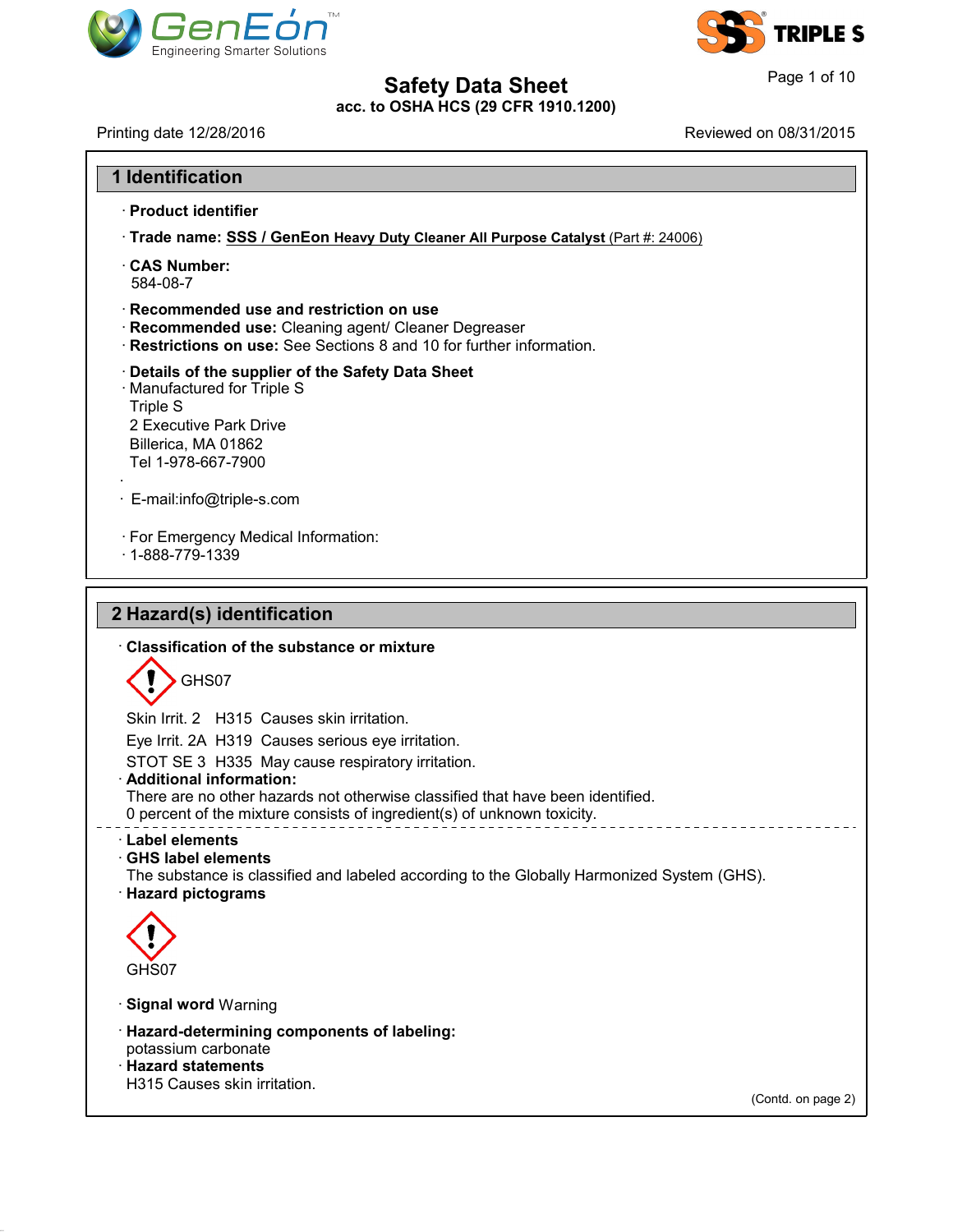### Page 2 of 10<br> **Safety Data Sheet**<br>
acc. to OSHA HCS (29 CFR 1910.1200)<br>
Reviewed on 08/31/2015<br>
Reviewed on 08/31/2015<br>
Reviewed on 08/31/2015 **Trade name: SSS / GenEon Heavy Duty Cleaner All Purpose Catalyst** (Part #: 24006) (Contd. of page 1) Ing date 12/26/2010<br>
He name: SSS / GenEon Heavy Duty Cleane<br>
H319 Causes serious eye irritation.<br>
H335 May cause respiratory irritation.<br>
Precautionary statements **Example: SSS / GenEon Heavy Duty Cleaner /<br>H319 Causes serious eye irritation.<br>• <b>Precautionary statements**<br>• **P261** Avoid breathing dust.<br>• **P264** Wash thoroughly after handling that H319 Causes serious eye irritation.<br>
H335 May cause respiratory irritation.<br> **Precautionary statements**<br>
P261 Avoid breathing dust.<br>
P264 Wash thoroughly after handling.<br>
P280 Wear protective gloves/protective of H319 Causes serious eye irritation.<br>
H335 May cause respiratory irritation.<br> **Precautionary statements**<br>
P261 Avoid breathing dust.<br>
P264 Wash thoroughly after handling.<br>
P280 Wear protective gloves/protective clothing<br>
P2 H319 Causes serious eye irritation.<br>
H335 May cause respiratory irritation.<br> **Precautionary statements**<br>
P261 Avoid breathing dust.<br>
P264 Wash thoroughly after handling.<br>
P280 Wear protective gloves/protective clothing/eye H335 May cause respiratory irritation.<br> **Precautionary statements**<br>
P261 Avoid breathing dust.<br>
P264 Wash thoroughly after handling.<br>
P280 Wear protective gloves/protective clothing/eye protection.<br>
P271 Use only outdoors **Precautionary statements**<br>
P261 Avoid breathing dust.<br>
P264 Wash thoroughly after handling.<br>
P280 Wear protective gloves/protective clothing/eye protection.<br>
P271 Use only outdoors or in a well-ventilated area.<br>
P305+P351 Avoid breathing dust.<br>
Wash thoroughly after handling.<br>
Wear protective gloves/protective clothing/eye protection.<br>
Use only outdoors or in a well-ventilated area.<br>
If in eyes: Rinse cautiously with water for several minut P264 Wash thoroughly after handling.<br>
P280 Wear protective gloves/protective clothing/eye pro<br>
P271 Use only outdoors or in a well-ventilated area.<br>
P305+P351+P338 If in eyes: Rinse cautiously with water for severa<br>
presen P280 Wear protective gloves/protective clothing/eye protection.<br>
P271 Use only outdoors or in a well-ventilated area.<br>
P305+P351+P338 If in eyes: Rinse cautiously with water for several minutes. Remove contact lenses, if<br> breathing.<br>Call a poison center/doctor if you feel unwell. P305+P351+P338 If in eyes: Rinse cautiously with water for several minut<br>present and easy to do. Continue rinsing.<br>P302+P352 If on skin: Wash with plenty of water.<br>P304+P340 IF INHALED: Remove victim to fresh air and keep present and easy to do. Continue rinsing.<br>
P302+P352 If on skin: Wash with plenty of water.<br>
P304+P340 IF INHALED: Remove victim to fresh air and keep at rest in a positic<br>
breathing.<br>
P312 Call a poison center/doctor if y P302+P352 If on skin: Wash with plenty of w<br>
P304+P340 IF INHALED: Remove victim to<br>
breathing.<br>
P312 Call a poison center/doctor if you<br>
P362+P364 Take off contaminated clothing a<br>
P405 Store locked up.<br>
P403+P233 Store i P304+P340 IF INHALED: Remove victim to fresh air and keep at rest in a position c<br>
breathing.<br>
P312 Call a poison center/doctor if you feel unwell.<br>
P362+P364 Take off contaminated clothing and wash it before reuse.<br>
P405 breathing.<br>
P312 Call a poison center/doctor if you feel unwell.<br>
P362+P364 Take off contaminated clothing and wash it before reuse.<br>
P405 Store locked up.<br>
P403+P233 Store in a well-ventilated place. Keep container tightl regulations. P362+P364<br>
P405 Store locked up<br>
P403+P233 Store in a well-<br>
P501 Dispose of con<br>
regulations.<br> **Classification system:**<br> **NFPA ratings (scale 0 - 4)** P405<br>
P403+P233<br>
Store in a well-ventilated<br>
P501 Dispose of contents/con<br>
regulations.<br> **Classification system:**<br>
NFPA ratings (scale 0 - 4)<br>
Health = 1  $\left| \begin{array}{c} 1 \\ 0 \end{array} \right|$  Reactivi Health =  $1$ <br>Fire =  $0$ Dispose of contents<br>
Dispose of contents<br>
regulations.<br> **ion system:**<br> **gs (scale 0 - 4)**<br>
Health = 1<br>
Fire = 0<br>
Reactivity = 0 Figulations.<br>
Figulations.<br>
Figulations.<br>
Igs (scale 0 - 4)<br>
Health = 1<br>
Fire = 0<br>
Reactivity = 0 Fraction system:<br>
igs (scale 0 - 4)<br>
Health = 1<br>
Fire = 0<br>
Reactivity = 0<br>
gs (scale 0 - 4) • **NFPA ratings (scale 0 - 4)**<br>
Health = 1<br>
Fire = 0<br> **HMIS-ratings (scale 0 - 4)**<br> **HEALTH** 1 Health = 1 **HEALTH** 1 Hea FIRE REACTIVITY  $\boxed{0}$  Reactivity = 0  $\boxed{0}$  Fire = 0 Fire = 0<br>
Reactivity = 0<br> **ings (scale 0 - 4)**<br> **i** Health = 1<br>
Fire = 0<br>
Reactivity = 0 reactivity = 0<br> **s** (scale 0 - 4)<br>
Health = 1<br>
Fire = 0<br>
Reactivity = 0  $\begin{aligned} &\text{Re}( \text{scale } 0 - 4) \ &\text{Health} &= 1 \ &\text{Fire} &= 0 \ &\text{Reactivity} &= 0 \ &\text{ds} \end{aligned}$ **HEALTH 1 Health = 1**<br>
FIRE 0 Fire = 0<br>
REACTIVITY 0 Reactivity = 0<br> **Cher hazards<br>
Results of PBT and vPv**<br>
PBT: Not applicable **ERE CONTRENT BUTTLE PROPERTY AND REACTIVITY OF PREACTIVITY OF PREACTIVITY OF PREACTIVITY OF PREACTIVITY OF PREACTION**<br> **PRISP AND PRISP AND VPVB assessment**<br> **PBT:** Not applicable.<br> **PRISP AND AND PRISP AND VPVB assessmen FIRE PRODUCE 1999 FORMAL PRODUCE 2014**<br> **REACTIVITY OF REACTIVITY PRODUCE 2014**<br> **PBT:** Not applicable.<br> **PBT:** Not applicable. **3 Composition/information on ingredients<br>
2 Composition/information on ingredients<br>
3 Composition/information on ingredients<br>
3 Composition/information on ingredients<br>
2 Chemical characterization: Substances EXPVB: Not applicable.**<br> **B Composition/information on ingredients**<br> **Chemical characterization: Substances<br>
CAS No. Description<br>
584-08-7 potassium carbonate Composition/information<br>• Chemical characterization: Su<br>• CAS No. Description<br>• 584-08-7 potassium carbonate Composition/information on ing**<br>Chemical characterization: Substance<br>CAS No. Description<br>584-08-7 potassium carbonate

- 
- 

- **12 Chemical characterization: Subst-CAS No. Description<br>584-08-7 potassium carbonate<br><b>4 First-aid measures**<br>Description of first aid measures **Example 28-4-08-7 potassium carbonate**<br> **Example 28-4-08-7 potassium carbonate**<br> **Conserved information:**<br> **Conserved information:**<br>
Immediately remove any clothing soiled by the **First-aid measures**<br> **Consignting Exercise 15 Separal information:**<br>
Immediately remove any clongle Avoid breathing dust. First-aid measures<br>Description of first aid measures<br>General information:<br>Immediately remove any clothing soiled by the product.<br>Avoid breathing dust.<br>After inhalation: **First-aid measures**<br>
• Description of first aid measures<br>
• General information:<br>
Immediately remove any clothing so<br>
Avoid breathing dust.<br>
• After inhalation:<br>
Supply fresh air; consult doctor in c Description of first aid measures<br>General information:<br>Immediately remove any clothing soiled by the product.<br>Avoid breathing dust.<br>After inhalation:<br>Supply fresh air; consult doctor in case of complaints.
- 

41.1.0

(Contd. on page 3)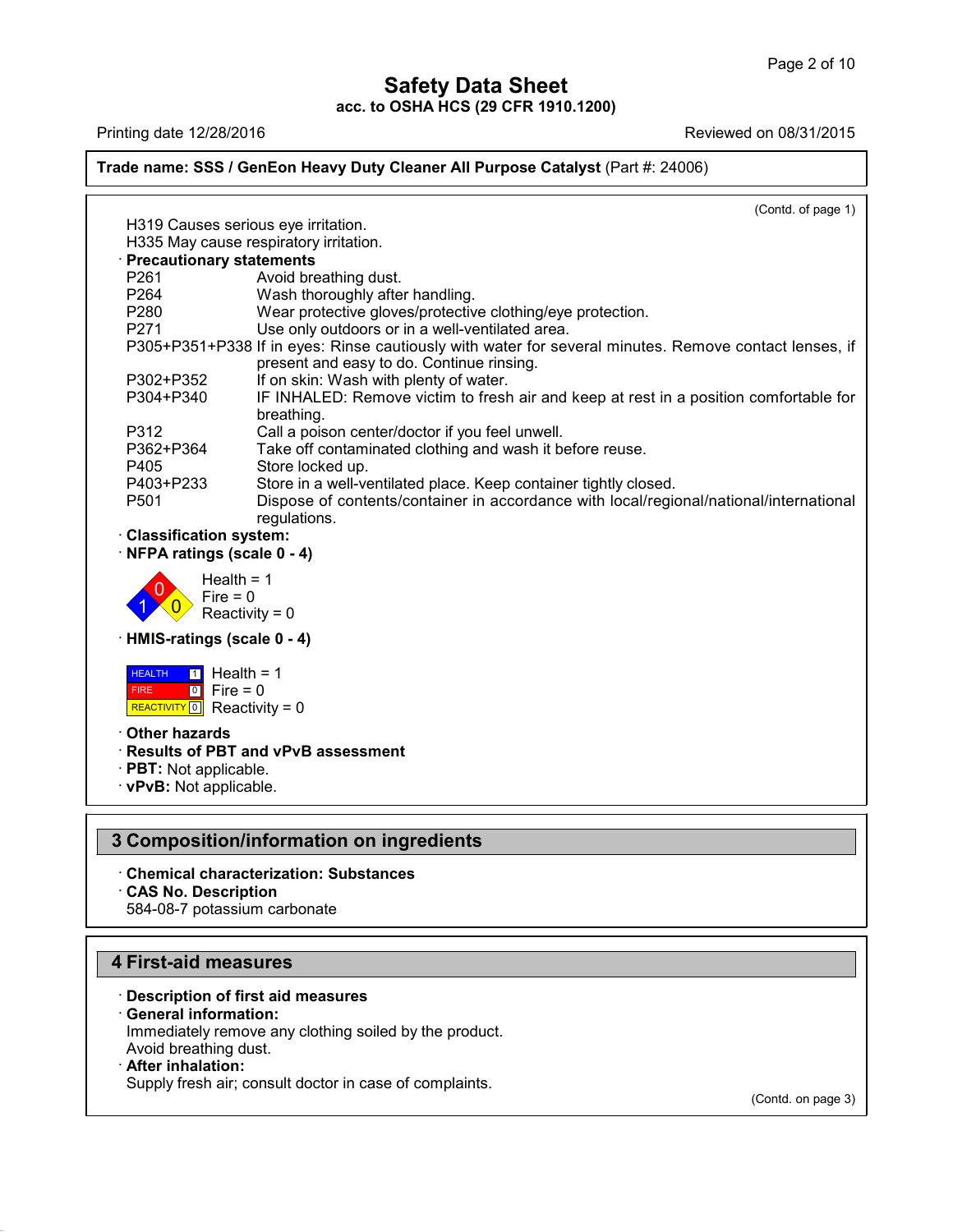### Page 3 of 10<br> **Safety Data Sheet**<br>
Reviewed on 08/31/2015<br>
Printing date 12/28/2016<br>
Reviewed on 08/31/2015<br>
Reviewed on 08/31/2015<br>
Reviewed on 08/31/2015 **Trade name: SSS / GenEon Heavy Duty Cleaner All Purpose Catalyst** (Part #: 24006)

 $\overline{(\text{Cond. of page 2})}$ Provide oxygen treatment if affected person has difficulty breathing.<br>Provide oxygen treatment if affected person has difficulty breathing.<br>• **After skin contact:**<br>Brush off loose particles from skin.<br>Immediately rinse wit Brush off loose particles from skin.<br>Brush off loose particles from skin.<br>Brush off loose particles from skin.<br>Brush off loose particles from skin.<br>If skin irritation continues, consult a doctor. Provide oxygen treatment if affected person has difficulty breathing.<br> **After skin contact:**<br>
Brush off loose particles from skin.<br>
Immediately rinse with water.<br>
If skin irritation continues, consult a doctor.<br> **After eve** Provide oxygen treatment if affected person has difficu<br> **After skin contact:**<br>
Brush off loose particles from skin.<br>
Immediately rinse with water.<br>
If skin irritation continues, consult a doctor.<br> **After eye contact:**<br>
Re After skin contact:<br>Brush off loose particles from skin.<br>Immediately rinse with water.<br>If skin irritation continues, consult a doctor.<br>After eye contact lenses if worn.<br>Rinse opened eye for several minutes under<br>After swal Rrush off loose particles from skin.<br>
Immediately rinse with water.<br>
If skin irritation continues, consult a doctor.<br> **After eye contact:**<br>
Remove contact lenses if worn.<br>
Rinse opened eye for several minutes under running If skin irritation continues, consult a doctor.<br>**After eye contact:**<br>Remove contact lenses if worn.<br>Rinse opened eye for several minutes under running water.<br>**After swallowing:**<br>Rinse out mouth and then drink plenty of wat **Example 31 After eye contact:**<br>
Rinse opened eye for several minutes under running water. If symptoms<br> **After swallowing:**<br> **Rinse out mouth and then drink plenty of water.**<br>
Do not induce vomiting; immediately call for m • **After swallowing:**<br>• **After swallowing:**<br>• **After swallowing:**<br>• **Rinse out mouth and then drink plenty of water.**<br>• **Do not induce vomiting; immediately call for medical help.**<br>• **Information for doctor:**<br>• **Most impor** Coughing<br>Breathing difficulty Rinse out mouth and then dri<br>Do not induce vomiting; imme<br>**Information for doctor:**<br>**Most important symptoms**<br>Coughing<br>Breathing difficulty<br>Irritant to skin and mucous m<br>Irritant to eves Do not induce vomiting; immediately call for m<br>**Information for doctor:**<br>**Most important symptoms and effects, bot**<br>Coughing<br>Breathing difficulty<br>Irritant to skin and mucous membranes.<br>Irritant to eyes.<br>May cause respirato **Information for doctor:**<br>**Most important symptoms**<br>Coughing<br>Breathing difficulty<br>Irritant to skin and mucous n<br>Irritant to eyes.<br>May cause respiratory irritati<br>**Danger** Danger of impaired Most important symptoms and effects, both acute and delayed<br>
Coughing<br>
Breathing difficulty<br>
Irritant to skin and mucous membranes.<br>
Irritant to eyes.<br>
May cause respiratory irritation.<br> **Danger** Danger of impaired breathi Irritant to skin and mucous membranes.<br>Irritant to eyes.<br>May cause respiratory irritation.<br>**Danger** Danger of impaired breathing.<br>**Indication of any immediate medical attention a**<br>If necessary oxygen respiration treatment. May cause respiratory imitation.<br> **Danger Danger of impaired breathing.**<br> **Indication of any immediate medical a**<br> **If necessary oxygen respiration treatment**<br> **5 Fire-fighting measures**<br> **Extinguishing media** If necessary oxygen respiration treatment.<br> **Extinguishing measures**<br> **Extinguishing media**<br> **Extinguishing media**<br> **Extinguishing agents:** Use fire fighting measures that suit the environment. Fire-fighting measures<br>
Extinguishing media<br>
Suitable extinguishing agents: Use fire fighting measures that suit the environment.<br>
For safety reasons unsuitable extinguishing agents: None.<br>
Special hazards arising from the

Examguishing media<br>
• Suitable extinguishing agent<br>
• For safety reasons unsuitable<br>
• Special hazards arising from<br>
• Advice for firefighters<br>
• Protective equipment:<br>
• Wear self-contained respirator<br>
• Wear fully protec

For safety reasons unsuitable extinguishing agents: None.<br>
Special hazards arising from the substance or mixture No further relevant information available.<br>
Advice for firefighters<br>
Protective equipment:<br>
Wear self-contain **For satety reasons unsuitable extinguishing agents:** None.<br>
• **Special hazards arising from the substance or mixture** No further relevant<br>
• **Advice for firefighters**<br>
• **Protective equipment:**<br>
Wear self-contained respir

- 
- 

41.1.0

**Frotective equipment:**<br>
Wear self-contained respiratory protective device<br>
Wear fully protective suit.<br> **Additional information** No further relevant infor<br> **6 Accidental release measures**<br>
Personal precautions, protective • **Additional Information No further relevant Information available.**<br> **• Accidental release measures**<br>
• **Personal precautions, protective equipment and emergency procedures**<br>
Use respiratory protective device against the Accidental release measures<br>Personal precautions, protective equipment and emergency procedures<br>Use respiratory protective device against the effects of fumes/dust/aerosol.<br>Wear protective equipment. Keep unprotected perso Accidental release measures<br>Personal precautions, protective equipment and emergency proceduities<br>Use respiratory protective device against the effects of fumes/dust/aerosol<br>Wear protective equipment. Keep unprotected pers **Accidental release measures<br>Personal precautions, protective e<br>Use respiratory protective device aga<br>Wear protective equipment. Keep un<br>Ensure adequate ventilation.<br>Avoid formation of dust.**<br>Environmental precautions: Do **Personal precautions, protective equipment and emergency procedures**<br>Use respiratory protective device against the effects of fumes/dust/aerosol.<br>Wear protective equipment. Keep unprotected persons away.<br>Ensure adequate v Wear protective equipment<br>Ensure adequate ventilatio<br>Avoid formation of dust.<br>**Environmental precaution<br>Methods and material for**<br>Pick up mechanically.<br>Dispose contaminated mat<br>Ensure adequate ventilation Ensure adequate ventilation.<br>Avoid formation of dust.<br>**Environmental precautions:** Do not allow to enter sewers/ surface or ground<br>**Methods and material for containment and cleaning up:**<br>Pick up mechanically.<br>Dispose conta Avoid formation of dust.<br>**Environmental precautions:** Do no<br>**Methods and material for containn**<br>Pick up mechanically.<br>Dispose contaminated material as wa<br>Ensure adequate ventilation.<br>Send for recovery or disposal in suita Methods and material for containment and cleaning up:<br>Pick up mechanically.<br>Dispose contaminated material as waste according to item 13.<br>Ensure adequate ventilation.<br>Send for recovery or disposal in suitable receptacles.

(Contd. on page 4)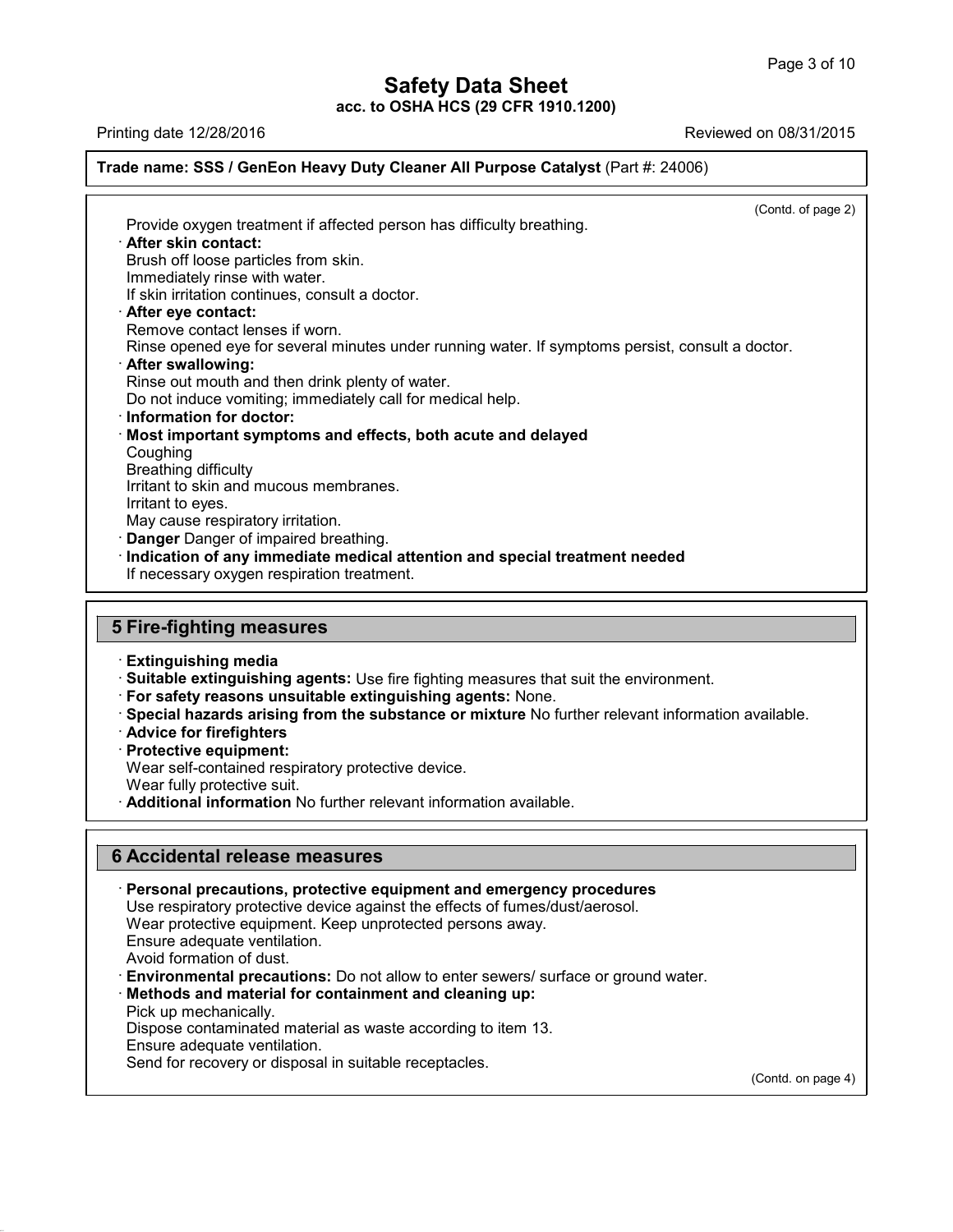Page 4 of 10<br> **Safety Data Sheet**<br>
acc. to OSHA HCS (29 CFR 1910.1200)<br>
Reviewed on 08/31/2015<br>
Reviewed on 08/31/2015<br>
Reviewed on 08/31/2015 **Trade name: SSS / GenEon Heavy Duty Cleaner All Purpose Catalyst** (Part #: 24006)

 $\overline{(\text{Cond. of page 3})}$ 

# **Example 12/20/2019**<br> **Reference to other sections**<br>
See Section 7 for information on safe has<br>
See Section 8 for information on person

de name: SSS / GenEon Heavy Duty Cleaner All Purpo<br>
See Section 7 for information on safe handling.<br>
See Section 8 for information on personal protection eque<br>
See Section 13 for disposal information Reference to other sections<br>See Section 7 for information on safe handling.<br>See Section 8 for information on personal protection equipment.<br>See Section 13 for disposal information. Reference to other sections<br>See Section 7 for information on safe handling.<br>See Section 8 for information on personal prote<br>See Section 13 for disposal information. **12 Reference to other sections**<br>
See Section 7 for information on safe has<br>
See Section 8 for information on personal<br>
See Section 13 for disposal information.<br> **7 Handling and storage**<br> **Handling:** 

### · **Handling: Fandling and storage<br>
· <b>Handling:**<br>
· **Precautions for safe handling**<br>
Prevent formation of dust.<br>
Use only in well ventilated areas.

- **Handling and storage<br>
Handling:<br>
Precautions for safe handling<br>
Prevent formation of dust.<br>
Use only in well ventilated areas.<br>
Information about protection against**
- **Exampling and storage**<br>
 **Handling:**<br>
 **Precautions for safe handling**<br>
 Prevent formation of dust.<br>
 Use only in well ventilated areas.<br>
 **Conditions for safe storage, including any incompatibilities**<br>
 **Storage:** Use only in well ventilated areas.<br> **· Information about protection against explosions and fires:** No special measures required.<br> **· Conditions for safe storage, including any incompatibilities**<br> **· Requirements to be met**
- 
- · **Storage:**
- **Requirements to be met by storerooms and receptacles:** No special requirements.<br> **Information about storage in one common storage facility:**<br>
Store away from foodstuffs.<br>
Do not store together with acids.<br> **Further inform**
- Conditions for safe storage, including any incompatibilities<br>• Storage:<br>• Requirements to be met by storerooms and receptacles: No<br>• Information about storage in one common storage facility:<br>• Store away from foodstuffs. Information about storage in one common storage facility:<br>Store away from foodstuffs.<br>Do not store together with acids.<br>Further information about storage conditions:<br>Keep containers tightly sealed.<br>This product is hygrosco
- 
- 
- Do not store together with acids.<br>
Further information about storage conditions:<br>
Keep containers tightly sealed.<br>
This product is hygroscopic.<br>
Protect from humidity and water.<br>
Becific end use(s) No further relevant info
- 
- 
- 
- Store away from foodstuffs.<br>
Do not store together with acids.<br> **Further information about storage conditions:**<br>
Keep containers tightly sealed.<br>
This product is hygroscopic.<br>
Protect from humidity and water.<br> **Specific en**

- Reep containers ugnity sealed.<br>
This product is hygroscopic.<br>
Protect from humidity and water.<br> **8 Exposure controls/personal protection**<br> **8 Exposure controls/personal protection**<br> **Additional information about design of** · **Additional information about design of technical systems:** No further data; see item 7. · **Control parameters**
- 
- 

**Exposure controls/personal protection**<br>
• **Additional information about design of technical systems:** No further data; see item 7.<br>
• **Control parameters**<br>
• **Components with limit values that require monitoring at the wo** The product does not contain any relevant quantities of materials with critical values that have to be montrol parameters<br> **Control parameters**<br> **Components with limit values that require monitoring at the workplace.**<br>
The product does not contain any relevant quantities of materials with informationed at the workplace.<br> **A** 

**Additional information:** No further relevant information available.<br> **Exposure controls**<br> **Personal protective equipment:**<br> **Ceneral protective and hygienic measures:**<br>
The usual precautionary measures for handling chemic

- 
- · **Personal protective equipment:**

Additional information: No further relevant information available.<br> **Exposure controls**<br> **Personal protective equipment:**<br> **General protective and hygienic measures:**<br>
The usual precautionary measures for handling chemical Exposure controls<br>
Personal protective equipment:<br>
General protective and hygienic measures:<br>
The usual precautionary measures for handling chemicals sho<br>
Keep away from foodstuffs, beverages and feed.<br>
Immediately remove Exposure controls<br>
Personal protective equipment:<br>
General protective and hygienic measures:<br>
The usual precautionary measures for handling chemicals should be<br>
Keep away from foodstuffs, beverages and feed.<br>
Immediately r **Personal protective equipment:**<br> **General protective and hygienic measures:**<br>
The usual precautionary measures for handling chemicals shoule<br>
Keep away from foodstuffs, beverages and feed.<br>
Immediately remove all soiled a **General protective and hygienic measures:**<br>The usual precautionary measures for handling che<br>Keep away from foodstuffs, beverages and feed.<br>Immediately remove all soiled and contaminated ck<br>Wash hands before breaks and at

- 
- 
- 
- 
- 
- The usual precautionary measures for handling chemicals should be follow<br>Keep away from foodstuffs, beverages and feed.<br>
Immediately remove all soiled and contaminated clothing.<br>
Wash hands before breaks and at the end of Wash hands before breaks and at the end of work.<br>Avoid contact with the eyes and skin.<br>Avoid breathing dust.<br>**Engineering controls:** No further relevant information avai<br>**Breathing equipment:**<br>Not required under normal con Avoid breathing dust.<br>**Engineering controls:** No further relevant information ava<br>**Breathing equipment:**<br>Not required under normal conditions of use.<br>Use suitable respiratory protective device in case of insuffic<br>For spill
- 

41.1.0

- 
- Avoid contact with the eyes and skin.<br>Avoid breathing dust.<br>**Engineering controls:** No further relevant information available.<br>**Breathing equipment:**<br>Not required under normal conditions of use.<br>Use suitable respiratory pr
- 

(Contd. on page 5)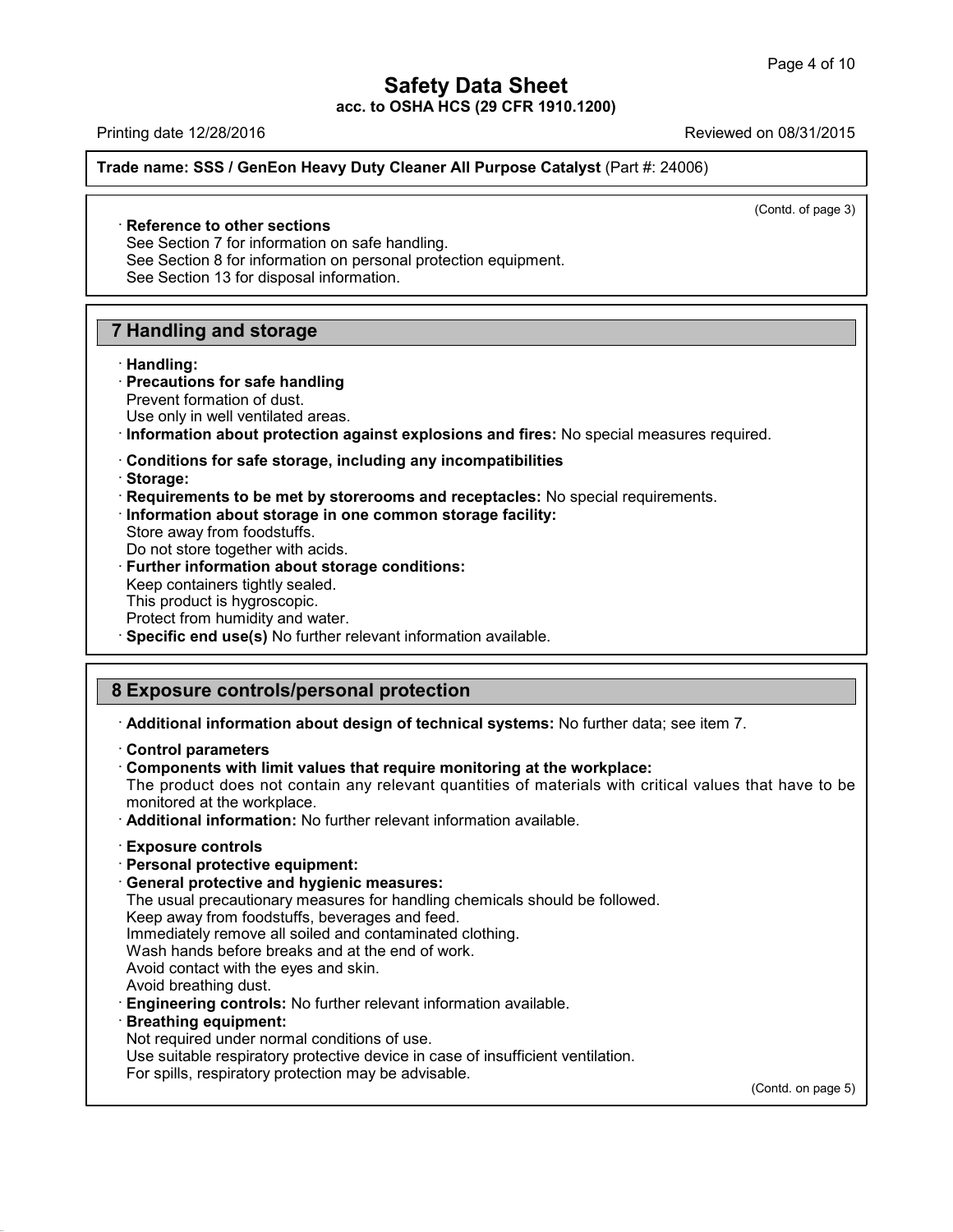# **Safety Data Sheet<br>

OSHA HCS (29 CFR 1910.1200) acc. to OSHA HCS (29 CFR 1910.1200)**

Page 5 of 10<br>
acc. to OSHA HCS (29 CFR 1910.1200)<br>
Printing date 12/28/2016<br>
Reviewed on 08/31/2015<br>
Reviewed on 08/31/2015<br>
Reviewed on 08/31/2015 **Trade name: SSS / GenEon Heavy Duty Cleaner All Purpose Catalyst** (Part #: 24006)

 $\overline{(\text{Cond. of page 4})}$ 

Particulate mask should filter at least 99% of airborne particles.<br> **Particulate mask should filter at least 99% of airborne particles.**<br>
Protection of hands: Particulate mask should filter at least 99% of airborne particles.<br>
Protection of hands:<br>  $\begin{bmatrix} \sqrt{m_0^2} \\ \sqrt{m_0^2} \end{bmatrix}$  Protective gloves



The glove material has to be impermeable and resistant to the product/ the substance/ the preparation.<br>• **Eye protection:**<br>• **Eye protection:** e material has to be imper<br>t<mark>ection:</mark><br>Safety glasses



41.1.0

**Eye protection:**<br>
Safety glasses<br> **Body protection:** Protective work clothing<br> **Limitation and supervision of exposure into the er-<br>
No further relevant information available. Example 3**<br> **Example 3**<br> **Example 3**<br> **Limitation and supervision of exposure into the environment<br>
No further relevant information available.** Safety glasses<br>
Body protection: Protective work clothing<br>
Limitation and supervision of exposure into the<br>
No further relevant information available. **19 Body protection:** Protective work clothing<br> **19 Detail Consider Consider Strategier Showstand Properties<br>
<b>9 Physical and chemical properties**<br> **19 Physical and chemical properties**<br> **19 Physical and chemical propertie** 

### 9 Physical and chemical properties<br>**Information** on bosis physical and chemical properties

| <u>No further relevant information available.</u>                                                                                                     |                                                              |                    |  |  |
|-------------------------------------------------------------------------------------------------------------------------------------------------------|--------------------------------------------------------------|--------------------|--|--|
| 9 Physical and chemical properties                                                                                                                    |                                                              |                    |  |  |
| Information on basic physical and chemical properties<br><b>General Information</b><br>· Appearance:<br>Form:<br>Color:<br>· Odor:<br>Odor threshold: | Powder<br>Light Green / White<br>Odorless<br>Not determined. |                    |  |  |
| $\cdot$ pH-value at 20 °C (68 °F):                                                                                                                    | 11.6 (1% solution)                                           |                    |  |  |
| Change in condition<br><b>Melting point/Melting range:</b><br><b>Boiling point/Boiling range:</b>                                                     | 891 °C (1636 °F)<br>Undetermined.                            |                    |  |  |
| · Flash point:                                                                                                                                        | Not applicable.                                              |                    |  |  |
| · Flammability (solid, gaseous):                                                                                                                      | Product is not flammable.                                    |                    |  |  |
| · Auto-ignition temperature:                                                                                                                          | Not determined.                                              |                    |  |  |
| · Decomposition temperature:                                                                                                                          | Not determined.                                              |                    |  |  |
| · Auto igniting:                                                                                                                                      | Not determined.                                              |                    |  |  |
| Danger of explosion:                                                                                                                                  | Product does not present an explosion hazard.                |                    |  |  |
| <b>Explosion limits:</b><br>Lower:<br>Upper:<br>Oxidizing properties                                                                                  | Not determined.<br>Not determined.<br>Not determined.        |                    |  |  |
| · Vapor pressure:                                                                                                                                     | Not determined.                                              |                    |  |  |
| $\cdot$ Density at 20 °C (68 °F):                                                                                                                     | 2.43 g/cm <sup>3</sup> (20.278 lbs/gal)                      |                    |  |  |
| <b>· Bulk density at 20 °C (68 °F):</b>                                                                                                               | 750 kg/m <sup>3</sup>                                        | (Contd. on page 6) |  |  |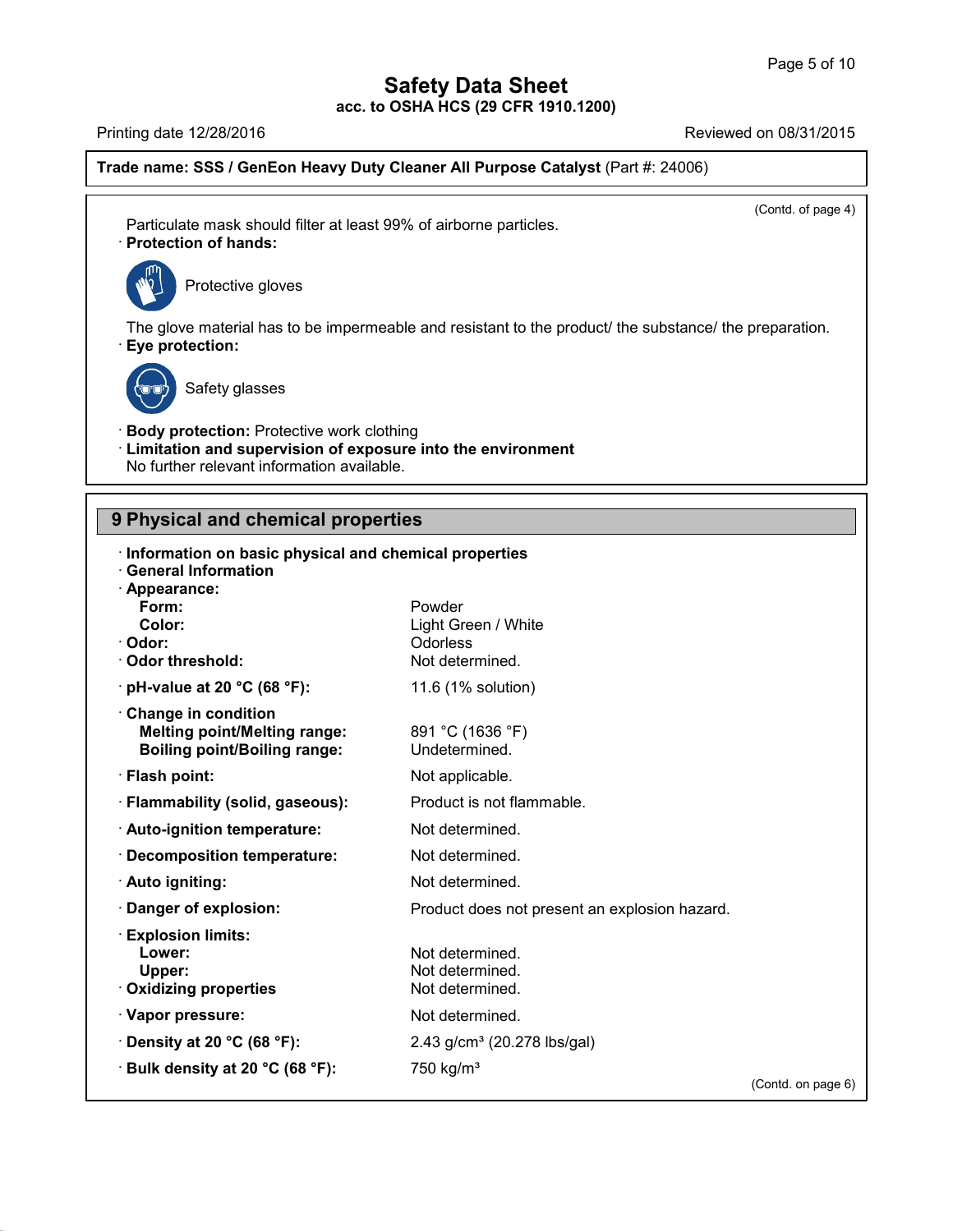Page 6 of 10<br>
acc. to OSHA HCS (29 CFR 1910.1200)<br>
Printing date 12/28/2016<br>
Reviewed on 08/31/2015<br>
Reviewed on 08/31/2015<br>
Reviewed on 08/31/2015 **Trade name: SSS / GenEon Heavy Duty Cleaner All Purpose Catalyst** (Part #: 24006)

| · Vapour density<br><b>Evaporation rate</b>                         | Not applicable.                                                                  |  |
|---------------------------------------------------------------------|----------------------------------------------------------------------------------|--|
|                                                                     | Not applicable.                                                                  |  |
| $\cdot$ Solubility in / Miscibility with<br>Water at 20 °C (68 °F): | 1120 g/l                                                                         |  |
| · Partition coefficient (n-octanol/water): Not determined.          |                                                                                  |  |
| · Viscosity:<br>Dynamic:<br>Kinematic:<br>$\cdot$ Other information | Not applicable.<br>Not applicable.<br>No further relevant information available. |  |
| <b>10 Stability and reactivity</b>                                  |                                                                                  |  |

- 
- 

**10 Stability and reactivity<br>
· Reactivity No further relevant information available.**<br> **• Chemical stability**<br> **• Thermal decomposition / conditions to be avoided:**<br> **No decomposition if used and stored according to speci** 

- 
- 
- 
- **Stability and reactivity**<br> **Example 12**<br> **Example 12**<br> **Example 12**<br> **Chemical stability**<br> **Chemical stability**<br> **Chemical stability**<br> **Chemical stability**<br> **Conditions if used and stored according to specifications.**<br> **P 11 Conditions to avoid Avoid acids.**<br> **11 Incompatible materials:** No further relevant information available.<br> **11 Toxicological information**<br> **11 Toxicological information**<br> **11 Information on toxicological effects**<br> **11**

# 11 Toxicological information<br>
liferation on toxicological ef<br>
Acute toxicity:<br>
LD/LC50 values that are releval<br>
584-08-7 potassium carbonate

**Information on toxicological information<br>Information on toxicological effects**<br>Acute toxicity:<br>Information on toxicological effects<br>In Fig. C50 values that are relevant for eleccification

### **Toxicological information<br>· Information on toxicological effects<br>· Acute toxicity:<br>· LD/LC50 values that are relevant for classification:<br>584-08-7 potassium carbonate 1255-1010 Information on toxicological effects**<br> **584-08-7 potassium carbonate**<br> **584-08-7 potassium carbonate**<br>
Oral LD50 | >2000 mg/kg (rat)<br> **Primary irritant effect:**  $\cdot$  LD/LC50 values that are relevant for classification:

- 
- · **on the skin:** Irritant to skin and mucous membranes.<br> **on the eye:** Irritating effect.
- 
- LD/LC50 values that are relevant for classification:<br>
584-08-7 potassium carbonate<br>
Oral LD50 > 2000 mg/kg (rat)<br>
Primary irritant effect:<br>
on the skin: Irritant to skin and mucous membranes.<br>
on the eye: Irritating effec · **Sensitization:** Based on available data, the classification criteria are not met.
- **Additional toxicological information:**<br>Carcinogenic categories<br><u>NTP (National Toxicology Program)</u><br>Substance is not listed.

### Substance is not listed.<br>
• **Additional toxicological information:**<br>
• **Carcinogenic categories**<br>
• **NTP (National Toxicology Program)**<br>
• Substance is not listed.<br>
• **OSHA-Ca (Occupational Safety & Health Administration) COSHA-Ca (Occupational Safety & Health Administration)**<br>Substance is not listed.<br>**· Probable Routes of Exposure**

Substance is not listed.

Ingestion.

Inhalation.<br>Eye contact.

41.1.0

(Contd. on page 7)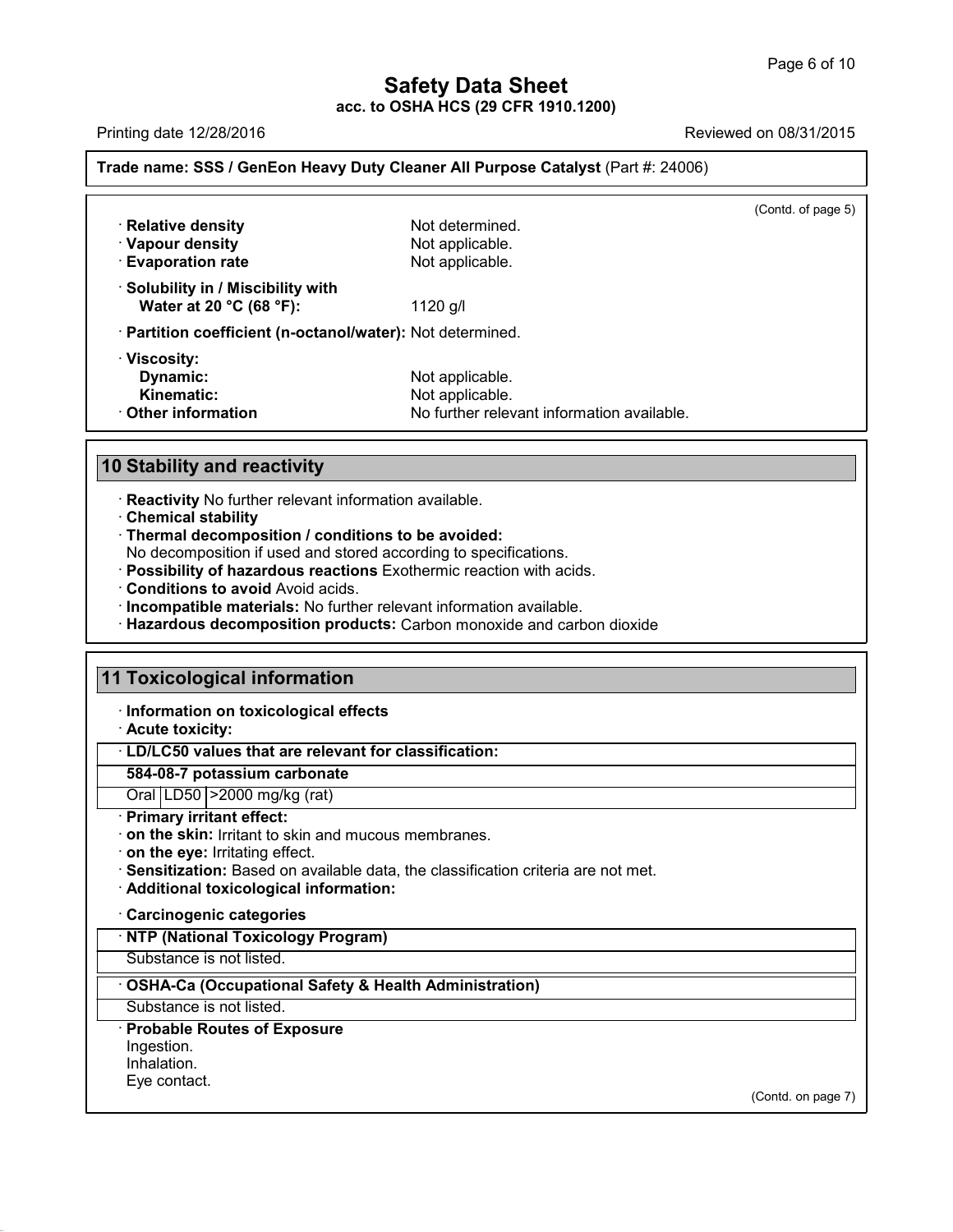Page 7 of 10<br>
acc. to OSHA HCS (29 CFR 1910.1200)<br>
Printing date 12/28/2016<br>
Reviewed on 08/31/2015<br>
Reviewed on 08/31/2015<br>
Reviewed on 08/31/2015 **Trade name: SSS / GenEon Heavy Duty Cleaner All Purpose Catalyst** (Part #: 24006)

 $\overline{(\text{Cond. of page 6})}$ 

- Reviewed of 06/31/2013<br>
In the name: SSS / GenEon Heavy Duty Cleaner All Purpose Catalyst (Part #: 24006)<br>
Skin contact.<br>
Contd. of page 6)<br>
Skin contact.<br> **Contd. of page 6)**<br> **Contd. of page 6)**<br> **Contd. of page 6)**<br> **Co** Skin contact.<br>
Contd. of page<br>
Contd. of page<br>
Contd. of page<br>
Repeated Dose Toxicity, irritation and corrosivity): Irritating to eyes, respiratory system and skin<br>
Repeated Dose Toxicity: No further relevant information a
- 
- 
- 
- 
- 
- 
- **12 Ecological information**<br> **12 Ecological information**<br> **12 Ecological information**<br> **12 Ecological information**<br> **12 Ecological information**<br> **12 Ecological information**<br> **12 Ecological information**<br> **12 Ecological info** 
	-

- · **Toxicity**
- 
- **Ecological information**<br>
 **Toxicity**<br>
 **Aquatic toxicity:** No further relevant information available.<br>
 **Persistence and degradability** No further relevant information available.<br>
 **Bioaccumulative potential** No furt • **Toxicity**<br>• **Aquatic toxicity:** No further relevant information available.<br>• **Behavior in environmental systems:**<br>• **Bioaccumulative potential** No further relevant information available.<br>• **Mobility in soil** No further
- 
- **Persistence and degradability No further relevant information available.**<br> **Behavior in environmental systems:**<br> **Bioaccumulative potential No further relevant information available.**<br> **Mobility in soil No further relevan**
- 
- 
- 

Do not allow undiluted product or large quantities of it to reach ground water, water course or sewage system.<br>System.<br>Rinse off of bigger amounts into drains or the aquatic environment may lead to increased pH-values. A system.

Mobility in soil No further relevant information available.<br>
Additional ecological information:<br>
Ceneral notes:<br>
Do not allow undiluted product or large quantities of it to reach ground water, water course or sewage<br>
syste Additional ecological information:<br>General notes:<br>Do not allow undiluted product or large quantities of it to reach ground water, water course or sewage<br>system.<br>Rinse off of bigger amounts into drains or the aquatic enviro General notes:<br>Do not allow undiluted product or large quantities of it to reach ground water, water course or sewage<br>system.<br>Rinse off of bigger amounts into drains or the aquatic environment may lead to increased pH-valu dangerous.<br>Other adverse effects No further relevant information available. system.<br>
Rinse off of bigger amounts into drains or the aquatic environment may<br>
high pH-value harms aquatic organisms. In the dilution of the use-lev<br>
reduced, so that after the use of the product the aqueous waste, empti migh pH-value harms aqualic organisms.<br> **13 Disposal considerations**<br> **13 Disposal considerations**<br> **13 Disposal considerations** 

# • **Other adverse effects No further relations**<br>**B Disposal considerations**<br>• **Waste treatment methods**<br>• **Recommendation:**<br>• Must not be disposed of together with

### · **Recommendation:**

**Disposal considerations**<br>Waste treatment methods<br>Recommendation:<br>Must not be disposed of together with household garbage. Do not allow product to reach sewage system.<br>Small amounts may be diluted with plenty of water and **Disposal considerations**<br>
Waste treatment methods<br>
Recommendation:<br>
Must not be disposed of together with household garbage. Do not allow product to reach sewage system.<br>
Small amounts may be diluted with plenty of water Waste treatment methods<br>
Recommendation:<br>
Must not be disposed of together with household ga<br>
Small amounts may be diluted with plenty of wat<br>
accordance with Local Authority requirements.<br>
The user of this material has th Waste treatment methods<br>
Recommendation:<br>
Must not be disposed of together with household garbage. Do not allow product to reach sewage system.<br>
Small amounts may be diluted with plenty of water and washed away. Dispose of Recommendation:<br>
Must not be disposed of together with household garbage. Do not allow product to reach sewage system.<br>
Small amounts may be diluted with plenty of water and washed away. Dispose of bigger amounts in<br>
accor

Must not be disposed of together with household garbage. Do not allow product to reach sewage system.<br>
Small amounts may be diluted with plenty of water and washed away. Dispose of bigger amounts in<br>
accordance with Local Frecusity to dispose of unused material, residues according to this material has the responsibility to dispose of unused material, residues according to compliance with all relevant local, state and federal laws and regula

41.1.0

- 
- 

(Contd. on page 8)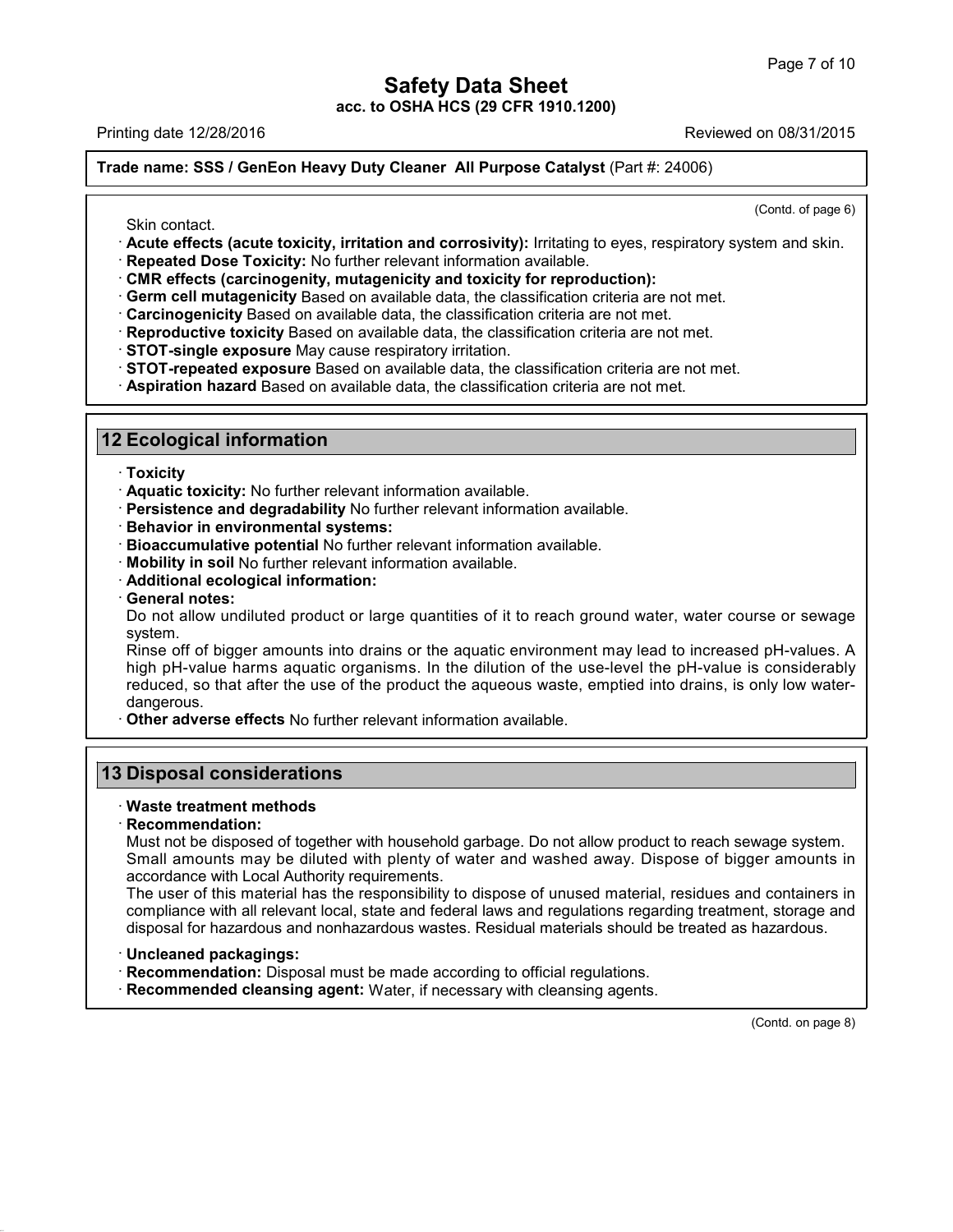### **Safety Data Sheet<br>

OSHA HCS (29 CFR 1910.1200) acc. to OSHA HCS (29 CFR 1910.1200)** Page 8 of 10<br>
acc. to OSHA HCS (29 CFR 1910.1200)<br>
Printing date 12/28/2016<br>
Reviewed on 08/31/2015<br>
Reviewed on 08/31/2015<br>
Reviewed on 08/31/2015

on 08/31/2015<br>
(Contd. of page 7)

### **Trade name: SSS / GenEon Heavy Duty Cleaner All Purpose Catalyst** (Part #: 24006)

| Trade name: SSS / GenEon Heavy Duty Cleaner All Purpose Catalyst (Part #: 24006)                       |                 |                    |
|--------------------------------------------------------------------------------------------------------|-----------------|--------------------|
|                                                                                                        |                 | (Contd. of page 7) |
| 14 Transport information                                                                               |                 |                    |
| · UN-Number                                                                                            |                 |                    |
| · DOT, ADR, IMDG, IATA                                                                                 | Not Regulated   |                    |
| · UN proper shipping name                                                                              |                 |                    |
| DOT, ADR, IMDG, IATA                                                                                   | Not Regulated   |                    |
| · Transport hazard class(es)                                                                           |                 |                    |
| DOT, ADR, ADN, IMDG, IATA                                                                              |                 |                    |
| · Class                                                                                                | Not Regulated   |                    |
| · Packing group                                                                                        |                 |                    |
| DOT, ADR, IMDG, IATA                                                                                   | Not Regulated   |                    |
| <b>Environmental hazards:</b>                                                                          | Not applicable. |                    |
| · Special precautions for user                                                                         | Not applicable. |                    |
| Transport in bulk according to Annex II of                                                             |                 |                    |
| <b>MARPOL73/78 and the IBC Code</b>                                                                    | Not applicable. |                    |
| · UN "Model Regulation":                                                                               | Not Regulated   |                    |
|                                                                                                        |                 |                    |
| 15 Regulatory information                                                                              |                 |                    |
| $\cdot$ Safety, health and environmental regulations/legislation specific for the substance or mixture |                 |                    |

• **DN ™Model Regulation •:**<br> **Safety, health and environmental regulations/legislation specific for the substance or mixture**<br>
• United States (USA)<br>• SARA **15 Regulatory information**<br>· Safety, health and environm<br>· United States (USA) · **SARA** • **Safety, health and environmental regulations/legisla**<br>• United States (USA)<br>• SARA<br>• Section 302 (extremely hazardous substances)<br>Substance is not listed. **Substance is not listed.**<br>Substance is not listed.<br>**· Section 304 (emergency release notification)**<br>Substance is not listed. **SARA**<br>
• Section 302 (extremely hazardous substances)<br>
• Substance is not listed.<br>
• Sections 311/312 (hazardous chemical threshold planning quantity in pounds)<br>
• Substance is not listed. **Substance is not listed.**<br> **• Section 304 (emergency release notification)**<br>
• Substance is not listed.<br>
• Substance is not listed.<br>
• Section 355 (extremely hazardous substances):<br>
• Substance is not listed. **Example 15 (Sections 311/312 (hazardous chemical threshold plant Substance is not listed.**<br> **• Section 355 (extremely hazardous substances):**<br>
Substance is not listed.<br>
• Section 313 (Specific toxic chemical listings):<br>
S **Substance is not listed.**<br> **Substance is not listed.**<br> **Substance is not listed.**<br> **Substance is not listed.**<br> **TSCA (Toxic Substances Control Act):**<br>
Substance is listed.<br> **TSCA (Toxic Substances Control Act):**<br>
Substanc Substance is not listed.<br> **· Section 313 (Specific toxic chemical listings):**<br>
Substance is not listed.<br> **· TSCA (Toxic Substances Control Act):**<br>
Substance is listed.<br> **· Proposition 65 (California)**<br>
· Chemicals known to **TSCA (Toxic Substances Control Act): TSCA (Toxic Substances Control Act):**<br>
Substance is listed.<br> **• Proposition 65 (California)**<br>
• Chemicals known to cause cancer:<br>
Substance is not listed.<br>
• Chemicals known to cause reproductive toxicity for females:<br>
Su **Chemicals known to cause cancer:**<br>
Substance is not listed.<br> **Chemicals known to cause reproductive toxicity for females:**<br>
Substance is not listed.<br> **Chemicals known to cause reproductive toxicity for males:**<br>
Substance

Chemicals known to cause reproductive toxicity for females:<br>Substance is not listed.<br>Chemicals known to cause reproductive toxicity for males:<br>Substance is not listed.

41.1.0

(Contd. on page 9)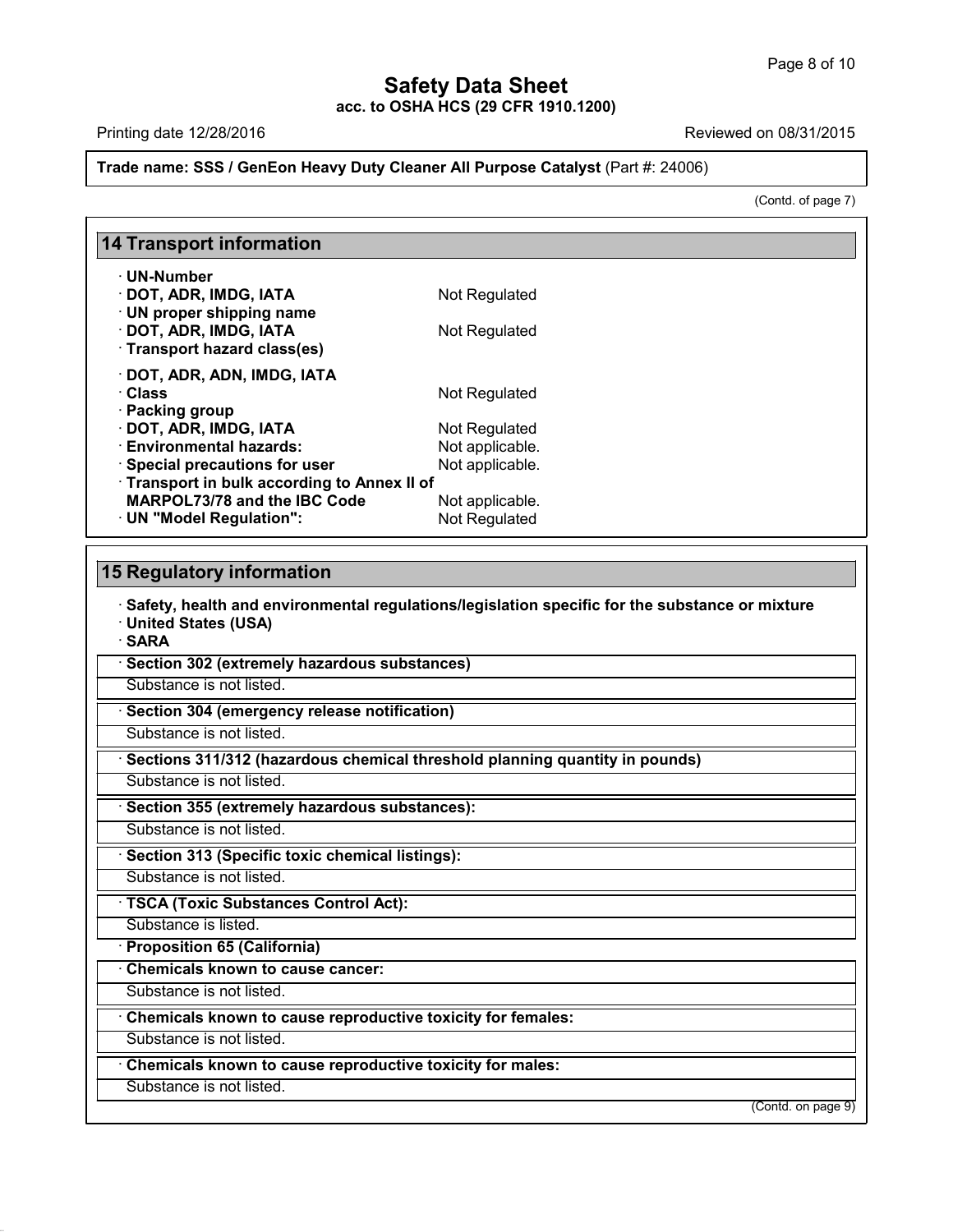Page 9 of 10<br>
acc. to OSHA HCS (29 CFR 1910.1200)<br>
Printing date 12/28/2016<br>
Reviewed on 08/31/2015<br>
Reviewed on 08/31/2015<br>
Reviewed on 08/31/2015 **Trade name: SSS / GenEon Heavy Duty Cleaner All Purpose Catalyst** (Part #: 24006)

|                                                                                                                                                                                                                                                                       | (Contd. of page 8) |
|-----------------------------------------------------------------------------------------------------------------------------------------------------------------------------------------------------------------------------------------------------------------------|--------------------|
| Chemicals known to cause developmental toxicity:                                                                                                                                                                                                                      |                    |
| Substance is not listed.                                                                                                                                                                                                                                              |                    |
| Carcinogenic categories                                                                                                                                                                                                                                               |                    |
| <b>EPA (Environmental Protection Agency)</b>                                                                                                                                                                                                                          |                    |
| Substance is not listed.                                                                                                                                                                                                                                              |                    |
| · IARC (International Agency for Research on Cancer)                                                                                                                                                                                                                  |                    |
| Substance is not listed.                                                                                                                                                                                                                                              |                    |
| · TLV (Threshold Limit Value established by ACGIH)                                                                                                                                                                                                                    |                    |
| Substance is not listed.                                                                                                                                                                                                                                              |                    |
| NIOSH-Ca (National Institute for Occupational Safety and Health)                                                                                                                                                                                                      |                    |
| Substance is not listed.                                                                                                                                                                                                                                              |                    |
| <b>State Right to Know Listings</b>                                                                                                                                                                                                                                   |                    |
| Substance is not listed.                                                                                                                                                                                                                                              |                    |
| Canadian substance listings:                                                                                                                                                                                                                                          |                    |
| <b>Canadian Domestic Substances List (DSL)</b>                                                                                                                                                                                                                        |                    |
| Substance is listed.                                                                                                                                                                                                                                                  |                    |
| Canadian Ingredient Disclosure list (limit 0.1%)                                                                                                                                                                                                                      |                    |
| Substance is not listed.                                                                                                                                                                                                                                              |                    |
| <b>Canadian Ingredient Disclosure list (limit 1%)</b>                                                                                                                                                                                                                 |                    |
| Substance is listed.                                                                                                                                                                                                                                                  |                    |
| Other regulations, limitations and prohibitive regulations<br>This product has been classified in accordance with hazard criteria of the Controlled Products Regulations<br>and the SDS contains all the information required by the Controlled Products Regulations. |                    |
| Chemical safety assessment: A Chemical Safety Assessment has not been carried out.                                                                                                                                                                                    |                    |

This product has been classified in<br>and the SDS contains all the inform<br>**16 Other information<br>This information**<br>This information is based on our propecific product features and shall in

41.1.0

This information<br>This information<br>This information is based on our present knowledge. However, this shall not constitute a guarantee for any<br>specific product features and shall not establish a legally valid contractual rel Specific product features and shall not establish a legally valid contractual relationship.<br>
This information is based on our present knowledge. However, this shall not constitute a gual specific product features and shall

This information is based on our preser<br>specific product features and shall not  $\epsilon$ <br>**· Date of preparation / last revision** 08.<br>**Abbreviations and acronyms:**<br>ADR: Accord européen sur le transport des<br>International Carriag specific product features and shall not establish a legally valid contractual relationship.<br> **Date of preparation / last revision** 08/31/2015 / -<br>
A**bbreviations and acronyms:**<br>
International Carriage of Dangerous Goods<br>
I Date of preparation / last revision 08/31/2015 / -<br>Abbreviations and acronyms:<br>ADR: Accord européen sur le transport des marchandises d<br>International Carriage of Dangerous Goods by Road)<br>IMDG: International Maritime Code f Date of preparation / last revision 08/31/2015 / -<br>Abbreviations and acronyms:<br>ADR: Accord européen sur le transport des marchandises dang<br>International Carriage of Dangerous Goods by Road)<br>IMDG: International Maritime Cod **Abbreviations and acronyms:**<br>ADR: Accord européen sur le transport des<br>International Carriage of Dangerous Goods by R<br>IMDG: International Maritime Code for Dangerou<br>DOT: US Department of Transport Association<br>ACGIH: Ameri ADDreVIations and acronyms:<br>
ADR: Accord européen sur le transport des marc<br>
International Carriage of Dangerous Goods by Road)<br>
IMDG: International Maritime Code for Dangerous Goo<br>
DOT: US Department of Transportation<br>
AT ADR: Accord européen sur le transport des marchandises dangereuse<br>International Carriage of Dangerous Goods by Road)<br>IMDG: International Maritime Code for Dangerous Goods<br>DOT: US Department of Transportation<br>IATA: Internat International Carriage of Dangerous Goods by Road)<br>IMDG: International Maritime Code for Dangerous Goods<br>DOT: US Department of Transportation<br>IATA: International Air Transport Association<br>ACGIH: American Conference of Gove IMDG: International Maritime Code for Dangerous Goods<br>DOT: US Department of Transportation<br>IATA: International Air Transport Association<br>ACGIH: American Conference of Governmental Industrial Hygi<br>CAS: Chemical Abstracts Se DOT: US Department of Transportation<br>IATA: International Air Transport Association<br>ACGIH: American Conference of Governmental Industrial Hygienists<br>CAS: Chemical Abstracts Service (division of the American Chemica<br>NFPA: Na IATA: International Air Transport Association<br>ACGIH: American Conference of Governmental In<br>CAS: Chemical Abstracts Service (division of the *A*<br>NFPA: National Fire Protection Association (USA)<br>HMIS: Hazardous Materials Id ACGIH: American Conference of Governn<br>CAS: Chemical Abstracts Service (divisio<br>NFPA: National Fire Protection Associatic<br>HMIS: Hazardous Materials Identification<br>LC50: Lethal dose, 50 percent<br>LD50: Lethal dose, 50 percent<br> CAS: Chemical Abstracts Service (division of the America<br>NFPA: National Fire Protection Association (USA)<br>HMIS: Hazardous Materials Identification System (USA)<br>LC50: Lethal concentration, 50 percent<br>LD50: Lethal dose, 50 p NFPA: National Fire Protection Association (USA)<br>HMIS: Hazardous Materials Identification System (USA)<br>LC50: Lethal concentration, 50 percent<br>LD50: Lethal dose, 50 percent<br>PBT: Persistent, Bioaccumulative and Toxic<br>vPvB: v HMIS: Hazardous Materials Identification System (USA)<br>LC50: Lethal concentration, 50 percent<br>LD50: Lethal dose, 50 percent<br>PBT: Persistent, Bioaccumulative and Toxic<br>vPvB: very Persistent and very Bioaccumulative<br>Skin Irri (Contd. on page 10)